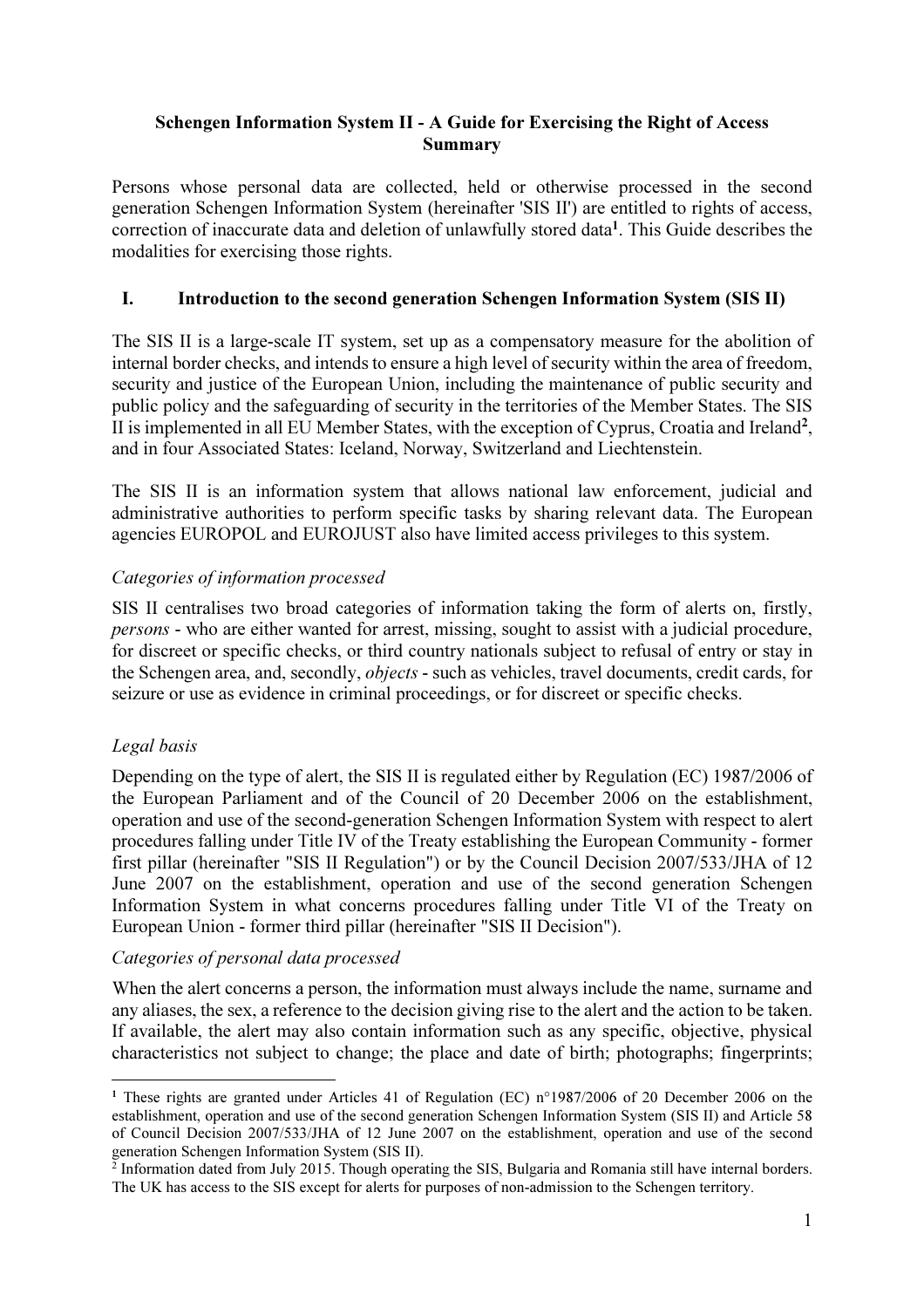nationality(ies); whether the person concerned is armed, violent or has escaped; reason for the alert; the authority issuing the alert; links to other alerts issued in SIS II in accordance with Article 37 of SIS II Regulation or Article 52 of SIS II Decision.

#### Architecture of the system

The SIS II is composed of (1) a central system ("Central SIS II"), (2) a national system (the "N.SIS II") in each Member State, that will communicate with the Central SIS II and (3) a communication infrastructure between the central system and the national systems providing an encrypted virtual network dedicated to SIS II data and the exchange of data between the authorities responsible for the exchange of all supplementary information (SIRENE Bureaux)<sup>3</sup>.

## II. Rights granted to individuals whose data are processed in the SIS II

In accordance with data protection principles, all individuals whose data are processed in the SIS II are granted specific rights by the SIS II Regulation and the SIS II Decision<sup>4</sup>, which will be analysed below. Anyone exercising any of these rights can apply to the competent authorities in the State of his choice where SIS II is operated. This option is possible because all national databases (N.SIS II) are identical to the central system database<sup>5</sup>. Therefore these rights can be exercised in any country that operates SIS II, regardless of the Member State that issued the alert.

When an individual exercises his right of access, correction of inaccurate data and deletion of unlawfully stored data, replies by competent authorities are due within a strict deadline. Thus, the individual shall be informed as soon as possible and in any event not later than 60 days from the date on which he applies for access, or sooner if national law so provides<sup>6</sup>. Also the individual shall be informed about the follow-up given to the exercise of his rights of correction and deletion as soon as possible and in any event not later than three months from the date on which he applies for correction or deletion, or sooner if national law so provides.<sup>7</sup>.

# Right of access

The right of access is the possibility for anyone who so requests to have knowledge of the information relating to him or her stored in a data file as referred to in national law. This is a fundamental principle of data protection which enables data subjects to exercise control over personal data kept by third parties. This right is expressly provided for in Article 41 of SIS II Regulation and in Article 58 of SIS II Decision.

The right of access is exercised in accordance with the law of the Member State where the request is submitted. The procedures differ from one country to another, as well as the rules for

 $\overline{a}$ <sup>3</sup> SIS II data is entered, updated, deleted and searched via the various national systems. The central system, which performs technical supervision and administration functions, is located in Strasbourg (France). It provides the services for the entry and processing of SIS II data. A backup central system, capable of ensuring all functionalities of the principal central system in the event of failure of this system, is located near Salzburg (Austria). Each Member State is responsible for setting up, operating and maintaining its own national system and for connecting it to the central system. It designates an authority, the national SIS II office (N.SIS II office), which has central responsibility for its national SIS II project. This authority is responsible for the smooth operation and security of its national system.

<sup>4</sup> See in particular Article 41 of SIS II Regulation and 58 of SIS II Decision.

<sup>5</sup> See Article 4(1)(b) of SIS II Regulation and Decision.

 $6$  See Article 41(6) of SIS II Regulation and 58(6) of SIS II Decision.

<sup>7</sup> See Article 41(7) of SIS II Regulation and 58(7) of SIS II Decision